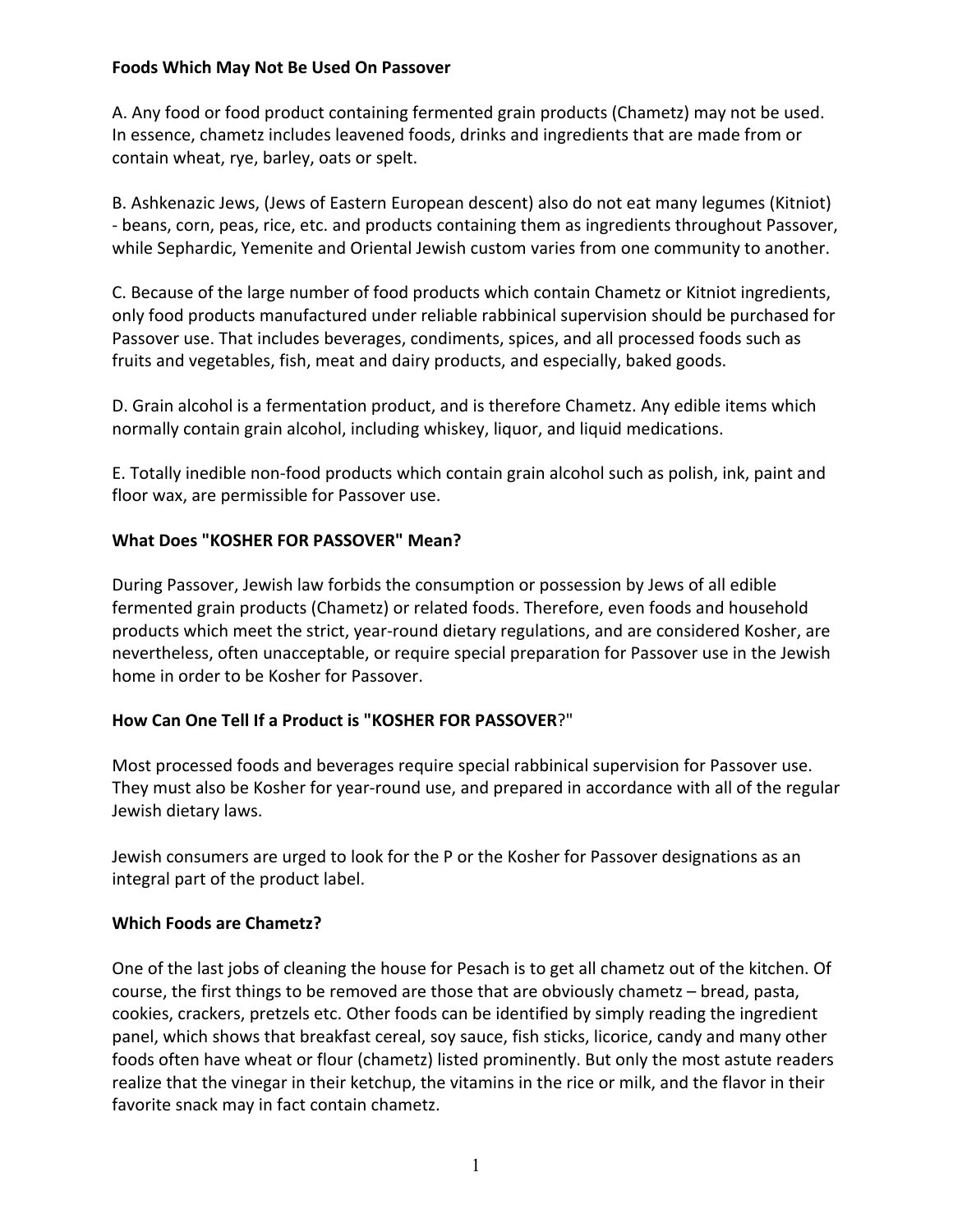### **Flour, oats and barley**

If one of the five grains – wheat, barley, rye, oats and spelt – sits in water for more than 18 minutes it becomes chametz, and one may not eat, derive benefit from or own it on Pesach. In addition, Ashkenazim don't eat kitnios – a group of foods which includes (among other things) rice, corn, soy and their derivatives – but are allowed to own kitnios foods on Pesach.

Similarly, all oats are heat-treated to prevent them from becoming rancid; if this heating is done with "wet" steam, the oats/oatmeal may be chametz. On the other hand, barley (a.k.a. pearled barley) is processed without water, and therefore a standard bag of barley isn't chametz. However, some barley is steeped in water until the barley begins to sprout; this creates a product known as barley malt (a.k.a. malted barley, malt) which is definitely chametz.

### **Yeast**

The Torah says that one may not own se'or on Pesach. Are se'or and yeast the same thing? A quick lesson in bread baking will surprisingly show that se'or is yeast but yeast isn't necessarily se'or!

Although a grain which soaks in water for 18 minutes is chametz, in order to make good bread one needs yeast. Yeast is the living microorganism which converts some of the flour into the carbon dioxide which fluffs-up the batter and causes it to "rise". The air we breathe contains yeast, and therefore if one makes a batter of flour and water it'll eventually rise even if no yeast is added, because yeast from the atmosphere will find their way into the batter. But most bakers don't have the patience to wait all day for their bread to rise, so they add their own yeast into the batter to speed things up a bit.

The traditional method of collecting/creating yeast is as follows. Every day the baker would take one handful of dough out of the batter and not bake it. As the day went on, the yeast in that dough would multiply (and be joined by other yeast found in the air) to such an extent that that the batter would turn sour and inedible. This ball of concentrated yeast would be thrown into the next day's batter to help that batter rise (and a handful of that batter would be taken out to be saved for the next day… ) . In English this concentrated yeast-ball is called "sourdough" due to its awfully-sour taste, and this is what the Torah calls se'or and forbids one from owning on Pesach.

## **Beer and whisky**

If barley is soaked in water under proper conditions, it ferments into beer, and since the barley sat in water for more than 18 minutes, beer is chametz . Whiskey and other grain alcohols fall within this restraint also.

1.The watery liquid that remains after distillation is called "backset" and is often used in creating another batch of whisky. Thus, even if the grain used in creating the whisky is kitnios, the water may be from a chametz whisky.

2.Before the yeast ferments the grain, the grain's starch must be broken-down into individual glucose molecules, and this is traditionally done with barley malt (discussed above). Since the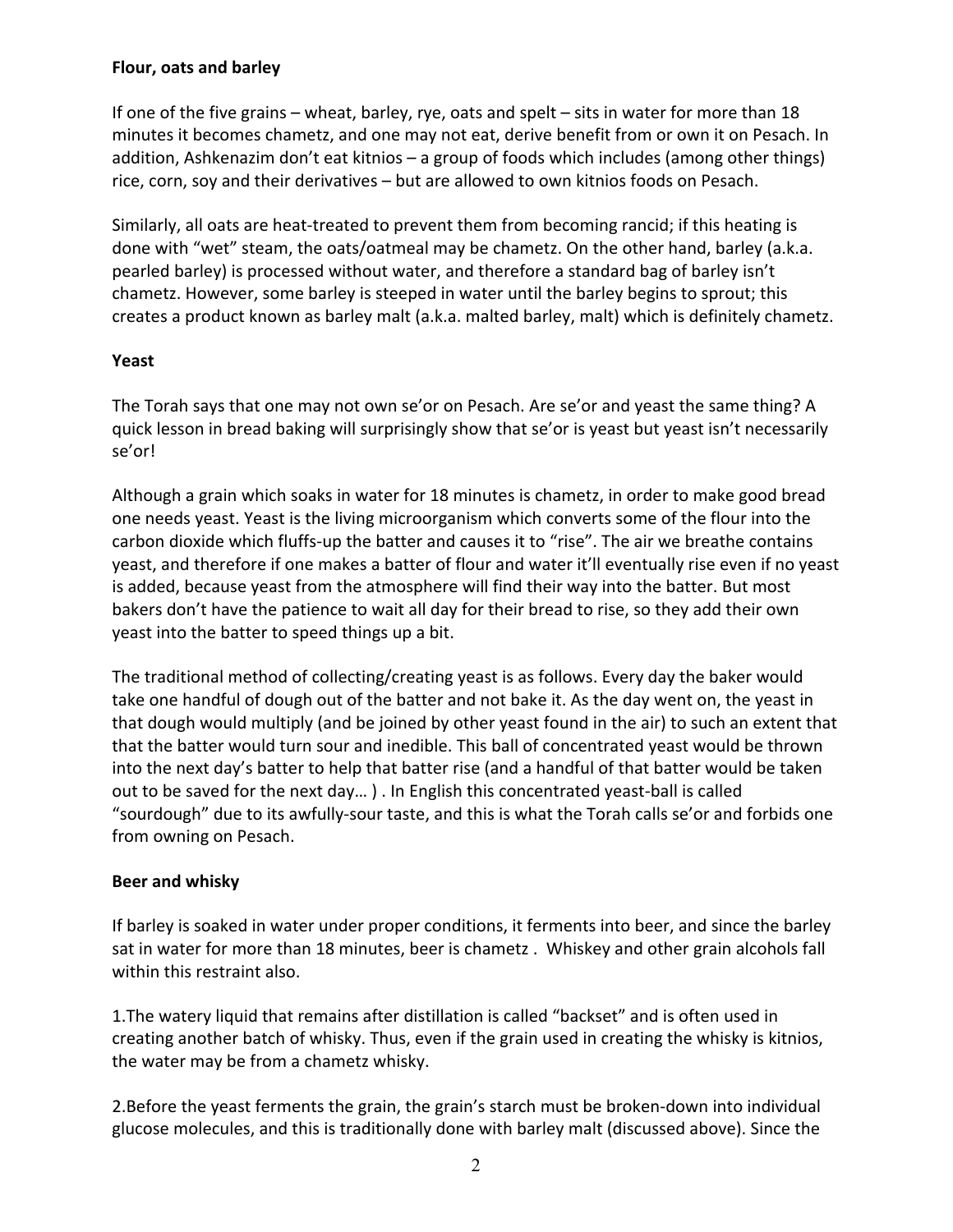chametz barley malt plays such a crucial role in the creation of the whisky (and also dramatically changes the taste of the grain before it is fermented), the barley malt is considered a davar hama'amid and one may not own such whisky on Pesach.

# **Vinegar**

Vinegar is created when alcohol is (re)fermented, and the primary concern with vinegar is the source of the alcohol. As the name implies, malt vinegar is made from malt or beer which we've seen is chametz, and therefore malt vinegar is definitely chametz. In contrast, wine vinegar and apple cider vinegar are made from wine and apple cider which aren't chametz. However, due to the possibility that the equipment used and/or the processing aids are chametz, it is prudent to only consume wine or apple cider vinegar which is certified as kosher for Pesach.

The more difficult question is the Pesach status of white distilled vinegar, as follows. White distilled vinegar is made from distilled alcohol (described above) and the most serious concern is whether the grain used was chametz (e.g. wheat), kitnios (e.g. corn), or something innocuous (e.g. potatoes). Additional concerns stem from questions about the equipment, enzymes, yeasts, and nutrients used in creating the alcohol and vinegar. In addition, the fermentation of vinegar always begins with a "starter" taken from a previous batch of vinegar (similar to the way se'or is used) and if that starter is chametz, the entire batch will be forbidden.

# **Pesach Recipe Substitutes**

At some point during Pesach preparations we've all tried to convert a main stream recipe into a Pesach one only to discover that we don't have a clue as to what to substitute for a chometz ingredient.

1 oz. baking chocolate (unsweetened chocolate) = 3 tablespoon unsweetened cocoa powder plus 1 tablespoon oil or melted margarine

16 oz. semi-sweet chocolate = 6 tablespoon unsweetened cocoa powder plus 1/4 cup oil and 7 tablespoon granulated sugar

14 oz. sweet chocolate (German-type) = 3 tablespoon unsweetened cocoa powder plus 2 2/3 tablespoon oil and 4 1/2 tablespoon granulated sugar

1 cup confectioners' sugar = 1 cup granulated sugar minus 1 tablespoon sugar plus 1 tablespoon potato starch pulsed in a food processor or blender

1 cup honey = 1 1/4 cups granulated sugar plus 1/4 cup water

1 cup corn syrup = 1 1/4 cups granulated sugar plus 1/3 cup water, boiled until syrupy

1 cup vanilla sugar = 1 cup granulated sugar with 1 split vanilla bean left for at least 24 hours in a tightly covered jar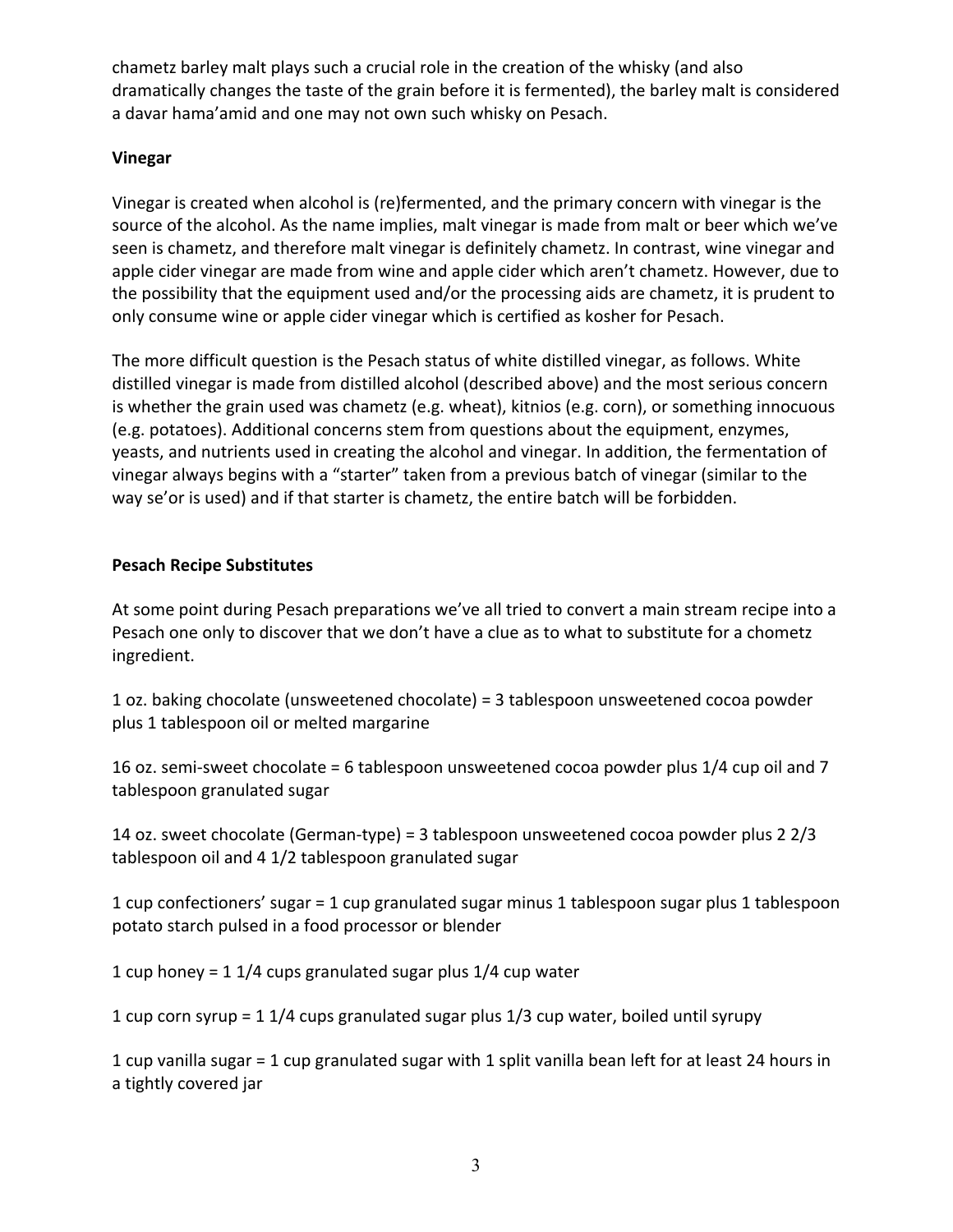1 cup of flour, substitute 5/8 cup matzo cake meal or potato starch, or a combination sifted together

1 tablespoon flour = 1/2 tablespoon potato starch

1 cup corn starch = 7/8 cup potato starch

1 teaspoon cream of tarter= 1 1/2 teaspoon lemon juice or 1 1/2 teaspoon vinegar

1 cup graham cracker crumbs = 1 cup ground cookies or soup nuts plus 1 teaspoon cinnamon

1 cup bread crumbs = 1 cup matzo meal

1 cup matzo meal = 3 matzoth ground in a food processor

1 cup matzoth cake meal = 1 cup plus 2 tablespoon matzo meal finely ground in a blender or food processor and sifted

3 crumbled matzo = 2 cups matzo farfel

1 cup (8 oz.) cream cheese = 1 cup cottage cheese pureed with 1/2 stick butter or margarine

Chicken fat or gribenes = 2 caramelized onions, Saute 2 sliced onions in 2 tablespoon oil and 2 tablespoons sugar. Cook until the onions are soft. Puree the onions once they are golden.

1 cup milk (for baking) = 1 cup water plus 2 tablespoon margarine, or 1/2 cup fruit juice plus 1/2 cup water

1 1/4 cup sweetened condensed milk =1 cup instant nonfat dry milk, 2/3 cup sugar, 1/3 cup boiling water and 3 tablespoons margarine. Blend all the ingredients until smooth. To thicken, let set in the refrigerator for 24 hours.

1 cup wine= 13 tablespoons water, 3 tablespoons lemon juice and 1 tablespoon sugar. Mix together and let set for 10 minutes.

For frying: Instead of chicken fat, use combination of olive oil or vegetable oil and 1 to 2 tablespoons pareve Passover margarine.

Italian Seasoning= 1/4 teaspoon EACH dried oregano leaves, dried marjoram leaves and dried basil leaves plus 1/8 teaspoon rubbed dried sage. This can be substituted for 1 1/2 teaspoons Italian seasoning.

Curry Powder= 2 tablespoons ground coriander, 1 tablespoon black pepper, 2 tablespoons red pepper, 2 tablespoons turmeric, 2 tablespoons ground ginger. Makes 2/3 cup.

Pancake syrup=use fruit jelly, not jam and add a little water to thin. I always like to combine the jelly and water in a microwave safe bowl and heat it gently before I serve it.